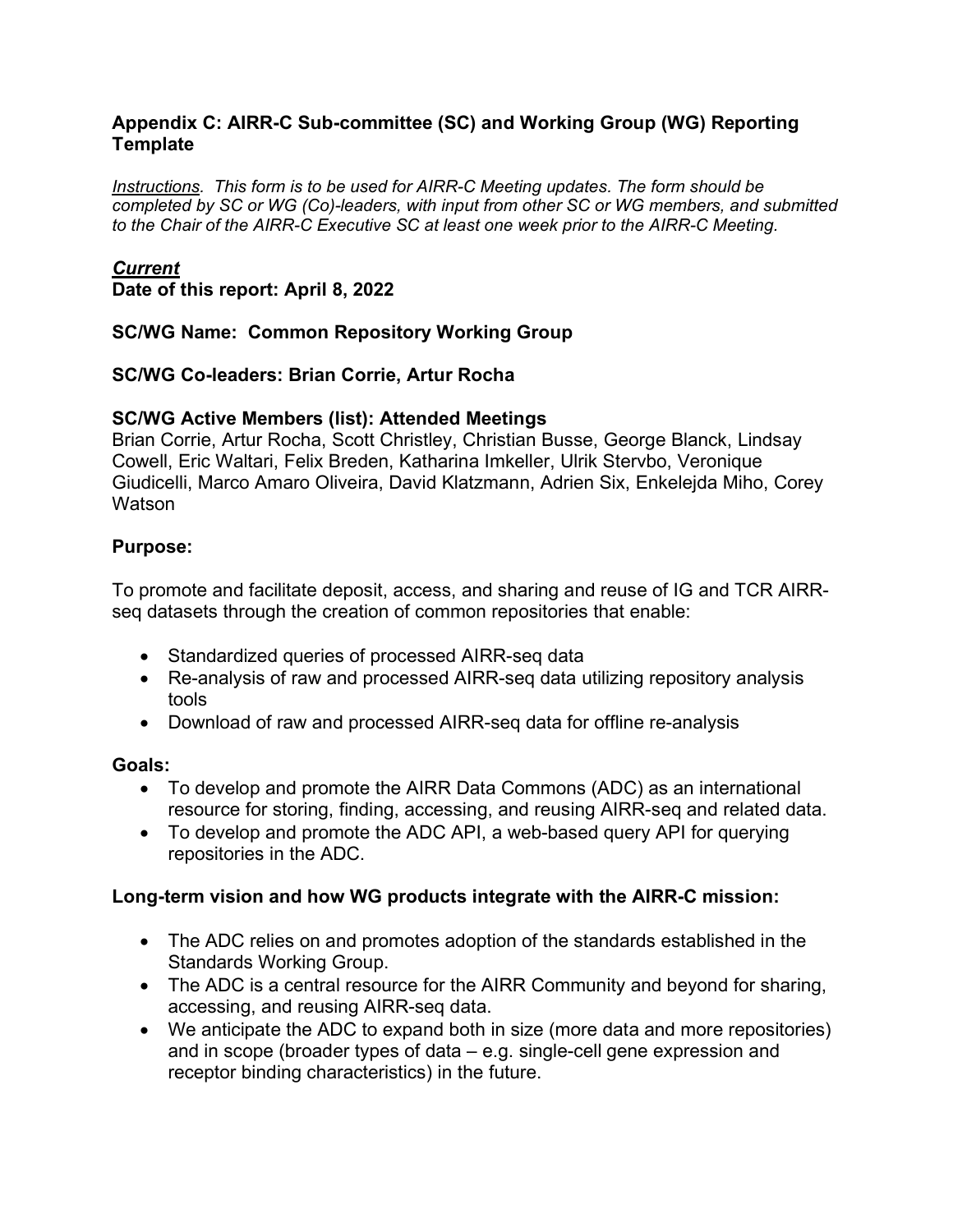# **Products (if any):**

AIRR Data Commons

- Although not provided by the CRWG (repositories are provided by community members) the AIRR Data Commons is the main product produced by the CRWG.
- The ADC API is the main output developed by the CRWG, enabling users to query the ADC in a consistent and interoperable way.

### **Resources (if any):**

- AIRR documentation web site
- AIRR Data Commons Network of repositories

#### **Progress report on current purpose, goals, products and resources:**

- Continual growth in data added 1B annotations
	- o 5.1 billion annotations, 7128 repertoires, 7 repositories, 84 studies.
- Continual growth in use iReceptor Gateway as a proxy for ADC use
	- $\circ$  10 20 new users per month
	- o 489 new users since COVID-19 data made available
- FAIR AIRR-seq data citations ADC data reuse
	- o 12 COVID-19 data related citations
		- C. Schultheiß et al., "Next-Generation Sequencing of T and B Cell Receptor Repertoires from COVID-19 Patients Showed Signatures Associated with Severity of Disease," Immunity, vol. 53, no. 2, pp. 442-455.e4, Aug. 2020.
		- J. D. Galson et al., "Deep Sequencing of B Cell Receptor Repertoires From COVID-19 Patients Reveals Strong Convergent Immune Signatures," Front. Immunol., vol. 11, p. 3283, Dec. 2020.
		- D. Simnica et al., "Landscape of T-cell repertoires with public COVID-19-associated T-cell receptors in pre-pandemic risk cohorts," Clin. Transl. Immunol., vol. 10, no. 9, p. e1340, Jan. 2021.
		- R. R. Goel et al., "mRNA vaccines induce durable immune memory to SARS-CoV-2 and variants of concern," Science (80-. )., Dec. 2021.
		- A. Mohamad-Gabriel Alameh et al., "Lipid nanoparticles enhance the efficacy of mRNA and protein subunit vaccines by inducing robust T follicular helper cell and humoral responses," Immunity, vol. 0, no. 0, pp. 1–16, Nov. 2021.
		- P. Meysman, A. Postovskaya, N. De Neuter, B. Ogunjimi, and K. Laukens, "Tracking SARS-CoV-2 T cells with epitope-T-cell receptor recognition models," bioRxiv, p. 2020.09.09.289355, Sep. 2020.
		- M. Kuchroo et al., "Multiscale PHATE Exploration of SARS-CoV-2 Data Reveals Multimodal Signatures of Disease," bioRxiv, p. 2020.11.15.383661, Nov. 2020.
		- M. Heming et al., "Neurological Manifestations of COVID-19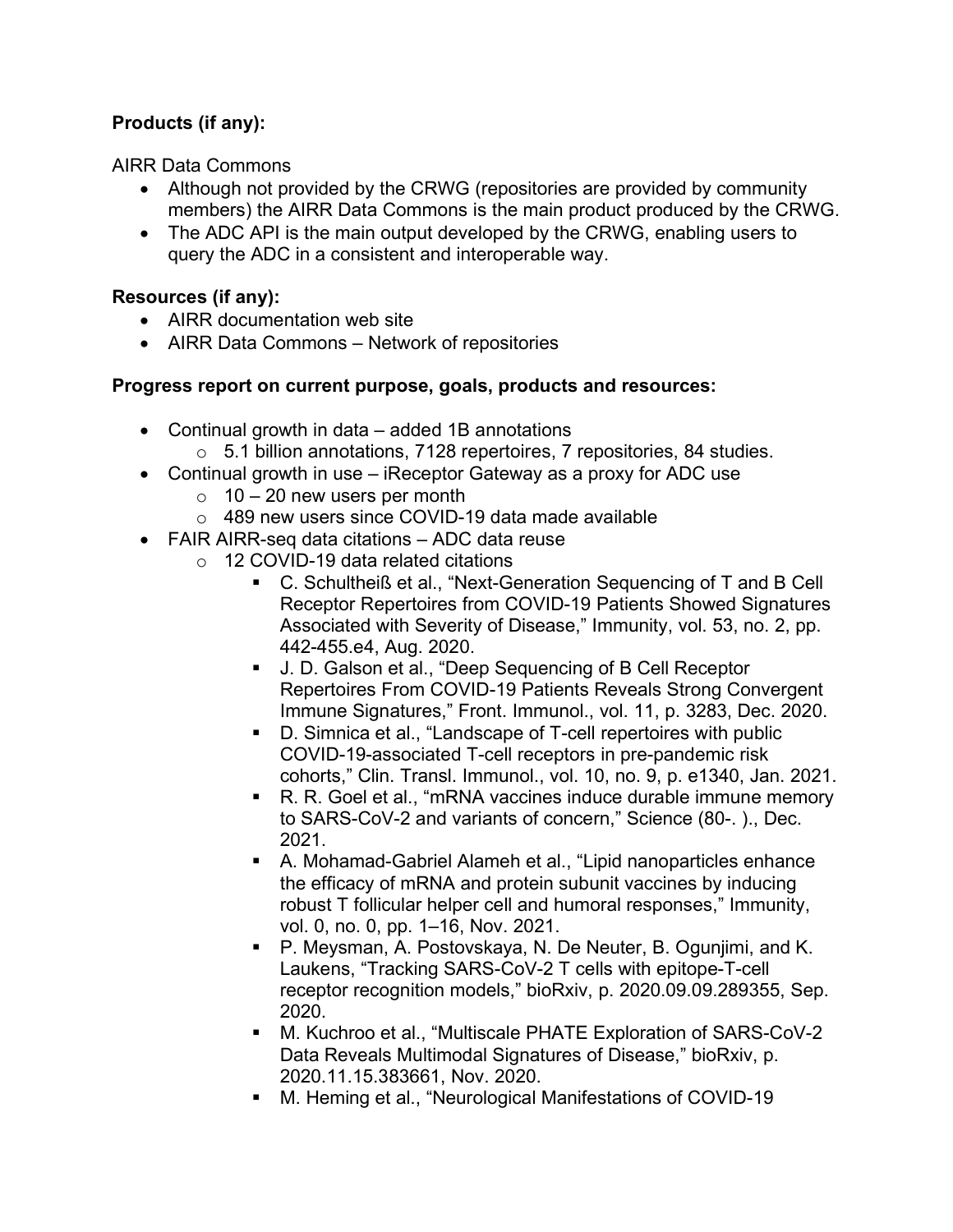Feature T Cell Exhaustion and Dedifferentiated Monocytes in Cerebrospinal Fluid," Immunity, vol. 54, no. 1, pp. 164-175.e6, Jan. 2021.

- R. A. Porritt et al., "HLA class I–associated expansion of TRBV11-2 T cells in multisystem inflammatory syndrome in children," J. Clin. Invest., vol. 131, no. 10, May 2021.
- A. J. Schmitz et al., "A vaccine-induced public antibody protects against SARS-CoV-2 and emerging variants," Immunity, vol. 54, no. 9, pp. 2159-2166.e6, Sep. 2021.
- J. Y. Humrich, J. P. Bernardes, R. J. Ludwig, D. Klatzmann, and A. Scheffold, "Phenotyping of Adaptive Immune Responses in Inflammatory Diseases," Front. Immunol., vol. 11, p. 3010, Nov. 2020.
- F. P. Caruso, G. Scala, L. Cerulo, and M. Ceccarelli, "A review of COVID-19 biomarkers and drug targets: resources and tools," Brief. Bioinform., vol. 22, no. 2, pp. 701–713, Mar. 2021.

# • Repository growth

- $\circ$  7 repositories in total currently, four "recent" repositories
	- $\blacksquare$  iReceptor Public Archive iReceptor/SFU
	- iReceptor COVID-19 iReceptor/SFU
	- VDJServer VDJServer/UTSW
	- VDJBase (Israel) Gur Yaari/Bar Ilan
	- sciReptor (Germany) Christian Busse/DKFZ
	- NICD (South Africa) Cathrine Scheepers/NICD
	- UKM (Germany) Nicholas Schwab/Muenster
- ADC API extensions
	- o Existing: /repertoire, /rearrangement
	- o Version 1.4: /clone, /cell, /expression
	- o Longer term: /receptor, /stats, /germline

#### *Proposed plans for the coming interval:* **Purpose:**

To promote and facilitate deposit, access, and sharing and reuse of IG and TCR AIRRseq datasets through the creation of common repositories that enable:

- Standardized queries of processed AIRR-seq data
- Re-analysis of raw and processed AIRR-seq data utilizing repository analysis tools
- Download of raw and processed AIRR-seq data for offline re-analysis

# **Goals:**

- Recommendations: Continue to adapt as required
- Outreach: to community to expand the AIRR Data Commons
- Standards: AIRR Standard and ADC API evolution
- Registry: Programmatic registry of ADC repositories that is searchable